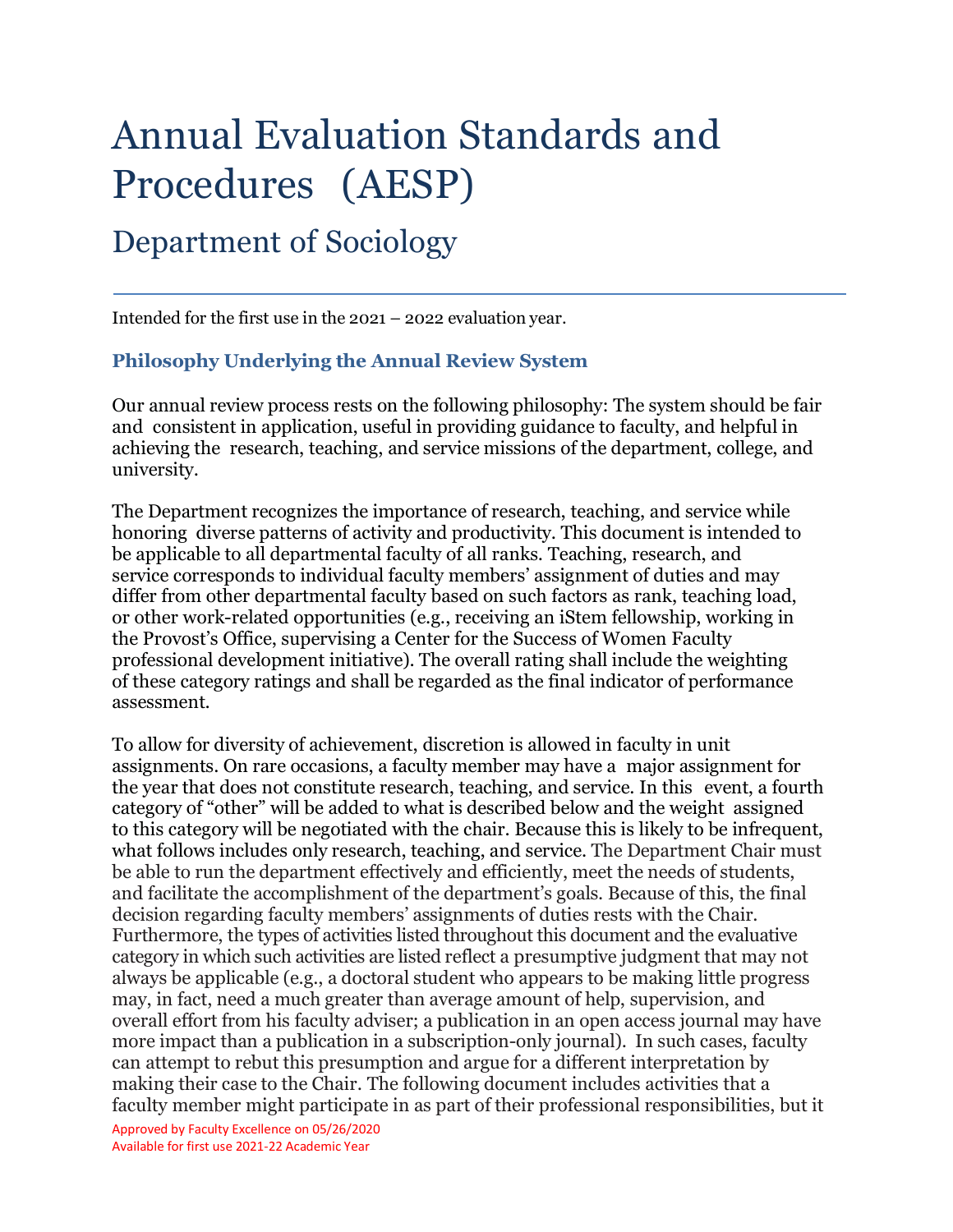is not exhaustive. Faculty members whose activities are not specifically listed may check an "other" category and explain that activity's relevance and importance. When these types of situations arise, it is the responsibility of the faculty to provide the documentation necessary to make his/her case to the Chair.

### **Procedure/Major Steps**

### 1. Submission of Annual Report to the Chair

Faculty submit their Annual Reports at the end of the reporting period, as specified in the UCF BOT-UFF Collective Bargaining Agreement (CBA). The report format is provided and summarizes accomplishments in research, teaching, and service during that period. Faculty should consider their specific accomplishments and performances and the importance of each to the research, teaching, or service missions of the department.

In addition to the Faculty Annual Report document, faculty may attach a narrative summary of the accomplishments and activities, and their impacts that faculty consider most important to their annual evaluation, including a discussion or contextualization of their importance to the faculty member's overall evaluation. Attaching a narrative summary is particularly recommended if a faculty member has activities in an "other" category. The list of standards provides guidance on the relative importance of various accomplishments and activities. The narrative provides the opportunity for faculty to explain how they believe a specific accomplishment exceeds written criteria or has greater impact then might otherwise be concluded. For instance, a publication in a journal with a lower impact factor might have greater importance by virtue of a number of other considerations (e.g., number of citations, highlighted in the news media). Lower than usual course evaluations might be the result of special circumstances such as a new preparation or unforeseen and unavoidable problems with the use of new technology. Faculty can use the narrative to describe these mitigating or exceptional circumstances.

The Chair may ask a faculty member for additional documentation in order to properly evaluate that faculty member's activities. Or, faculty may also submit other documentation with their annual reports in order to effectively demonstrate their successful accomplishments. Any requested or included materials submitted by faculty as part of their annual evaluation will be taken into consideration by the Chair.

Unassigned activities compensated by sources other than the University (except academic books or textbooks for which the author may receive royalties) generally will not be included in the annual evaluation.

#### 2. Chair Review and Final Ratings

The Chair will review and consider all documents that are submitted as part of a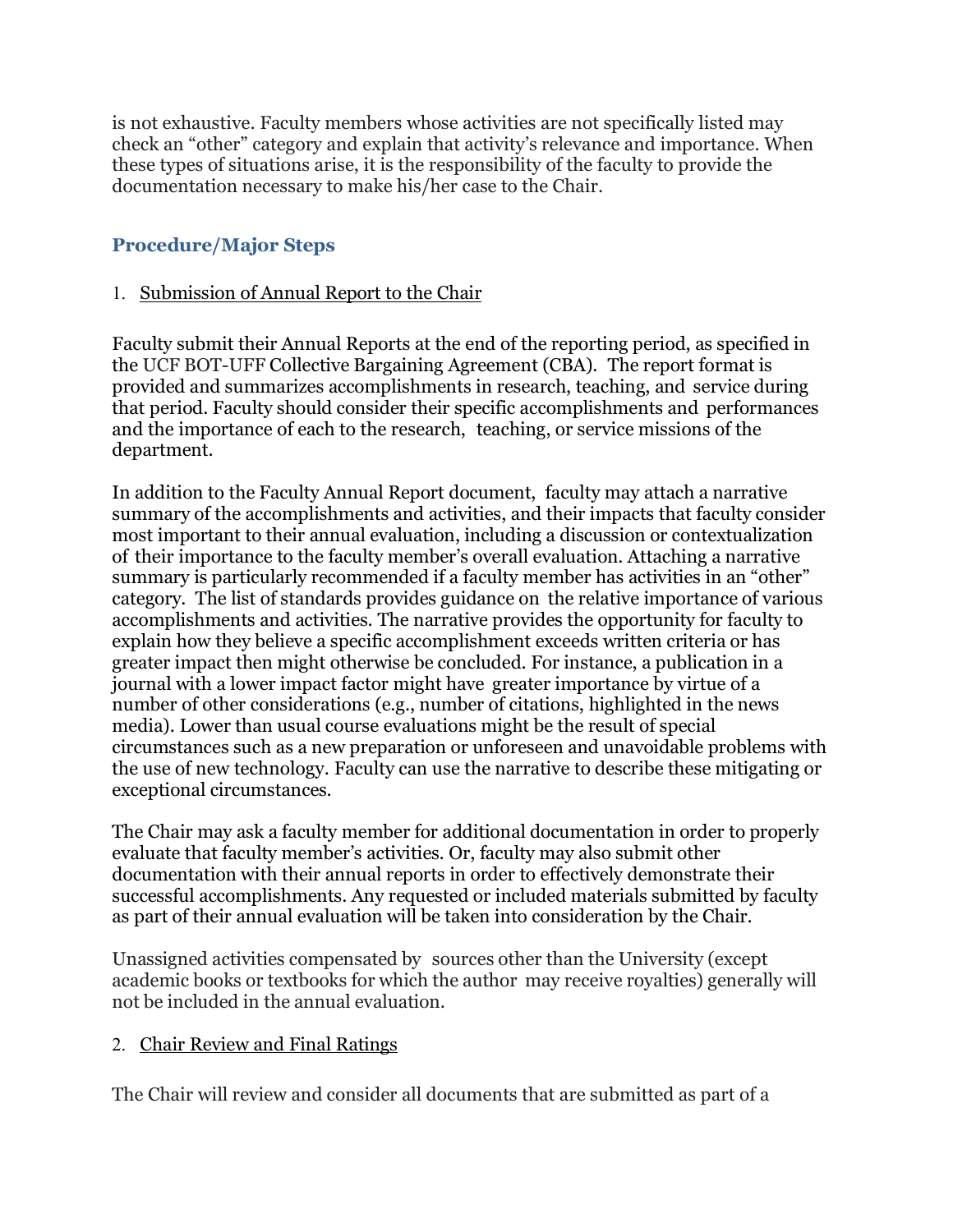faculty member's evaluation.

The overall rating of a Department faculty member will be determined by the Department Chair in a written annual evaluation in accordance with the CBA.

### 3. Faculty Review

Faculty will be given the Chair's evaluation and will have an opportunity to discuss this evaluation with the Chair and to attach a concise comment to the evaluation, as per the CBA. Faculty are encouraged to meet with the Chair to discuss ideas and ways to improve performance ratings.

### **Teaching**

Teaching at a major research university includes training and mentoring of undergraduate and graduate students in addition to classroom instruction. These activities often occur outside the traditional classroom setting, but are nonetheless important to the overall mission of a research university  $-$  e.g., the development of a future generation of scholars. Teaching the necessary skills to be successful in this endeavor includes supervising undergraduate honors theses and encouraging undergraduates to participate in faculty research. At the graduate level, this includes supervising master's theses and Ph.D. dissertations, supporting students' efforts to publish their research, and preparing students for careers post-graduation.

We acknowledge the difficulty in measuring quality teaching. In order to illustrate quality teaching, faculty may provide any material they wish in order to make their case, including course materials, informal and formal peer evaluations, and/or grade distributions. It is the responsibility of faculty who wish to have these sources considered in their annual report to describe their importance and to provide contextualization for each. For instance, faculty may wish to have new preparations, challenging course material, a large class, or other factors taken into consideration.

Nonetheless, keeping in line with the importance of impact and quality of teaching activities as they relate to the department's priorities, the following are activities that demonstrate teaching achievement that is Satisfactory, Above Satisfactory, and Outstanding. Please refer to the AESP Evaluation Scale at the end of this document for specific category expectations/criteria.

### **Satisfactory:**

The minimum standards for faculty assigned at least one class during the reporting period regardless of research and service assignments include all of the following:

- 1. Teaching effectively with appropriate content, learning objectives, rigor, and pedagogical approaches.
	- a. Incorporating global/international content into courses when appropriate.
	- b. Incorporating and valuing diversity in course material when appropriate.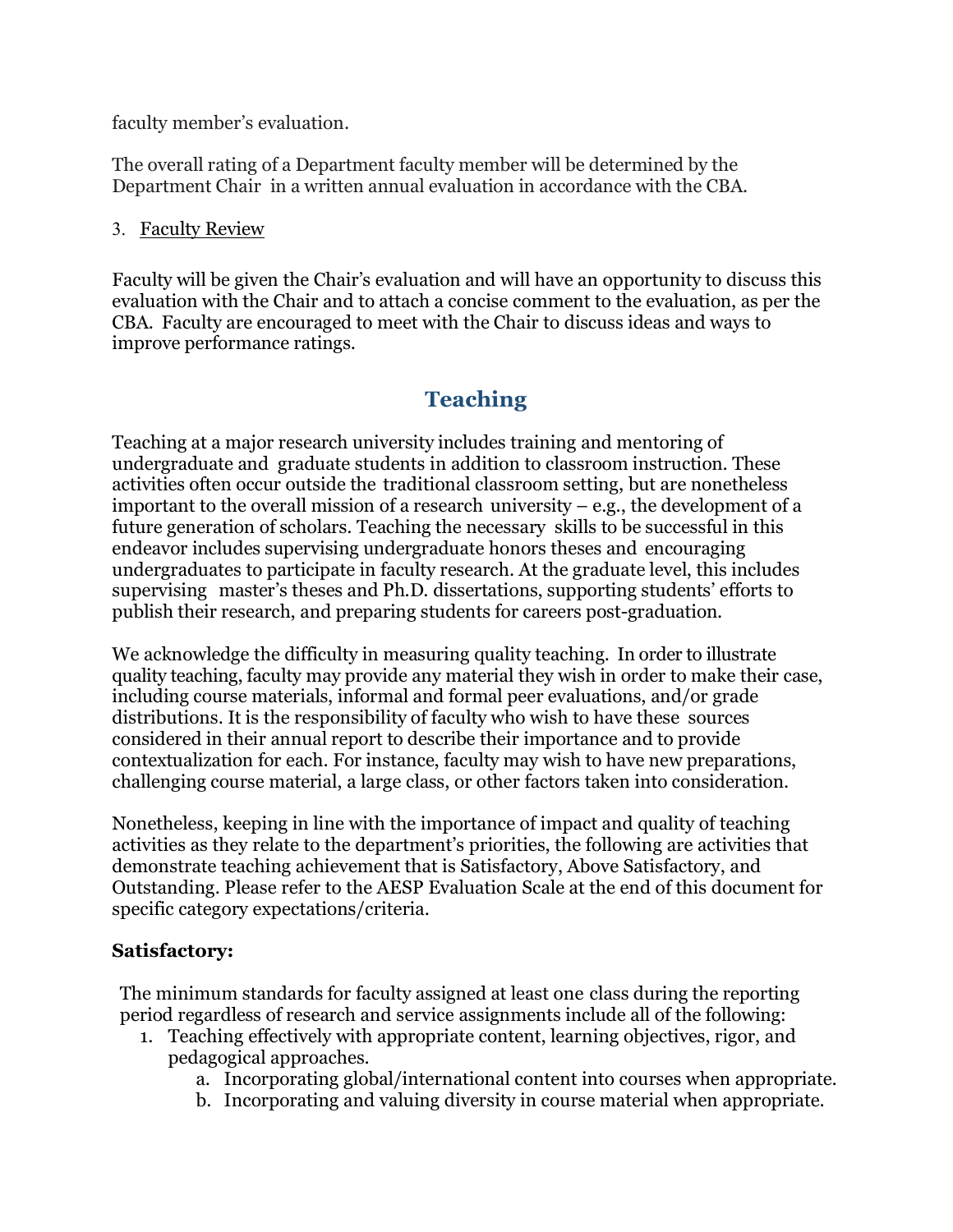- 2. Meeting with classes on a regular basis.
- 3. Maintaining a regular online presence (email and within the learning management system) when teaching online courses.
- 4. Holding scheduled office hours according to Department's Office Hours Policy.
- 5. Replying within a reasonable time period to student inquiries.
- 6. Providing accurate advisement to assigned advisees.
- 7. Providing course syllabi that meet university policy.
- 8. Providing regular and timely evaluative feedback on student assignments (e.g., exams, quizzes, papers, homework, etc.).
- 9. Submitting book orders on time as required by state legislation.
- 10. Scheduling a meeting or assessment during the final examination period for each course, in compliance with university regulation.
- 11. Submitting final grades by the University deadline.
- 12. If serving as faculty advisor to a GTA, performing duties associated with this role as relevant (e.g., observing class, approving syllabi, turning in evaluation by due date).

### **Above Satisfactory:**

- 1. Being a member of a Ph.D. or M.A. committee where the student is making academic progress, such as meeting their program expectations (counts 1 time for 1-3 students, 2 times for 4 or more students; each M.A. student may be counted up to 2 years; each Ph.D. student may be counted up to 3 years).
- 2. Being a member of an HIM or other undergraduate committee where the student is making academic progress, such as meeting their program expectations (counts 1 time for 1-3 students, 2 times for 4 or more students; each HIM/undergraduate student can be counted 1 year).
- 3. Being a member of a Ph.D. qualifying exam committee.
- 4. Mentoring students through independent study, independent research, or directed reading (counts 1 time for 1-3 students, 2 times for 4 or more students).
- 5. Student Evaluations over 60% of the class ratings at "Excellent" and "Very Good". If you are using this as a measure of your Above Satisfactory teaching, please contextualize your evaluations.
- 6. Attending teaching enhancement activities (e.g., teaching workshops, FCTL, consultations, webinars, conference sessions). Attends 2 or more short workshops or 1 FCTL weeklong workshop.
- 7. Curricular Development (e.g., developing and teaching a new course, substantial revisions that fundamentally change the course perspective).
- 8. Being flexible about course format and contributing to department teaching needs (e.g., putting a F2F course online, teaching a core requirement, a graduate course, a web-based or Mixed Mode course, a writing intensive course, a class larger than 75, teaches 3 or more different courses (each 3 credits or more) during the calendar year faculty may count 1 time for 1 course, 2 times for 2 or more courses).

### **Outstanding:**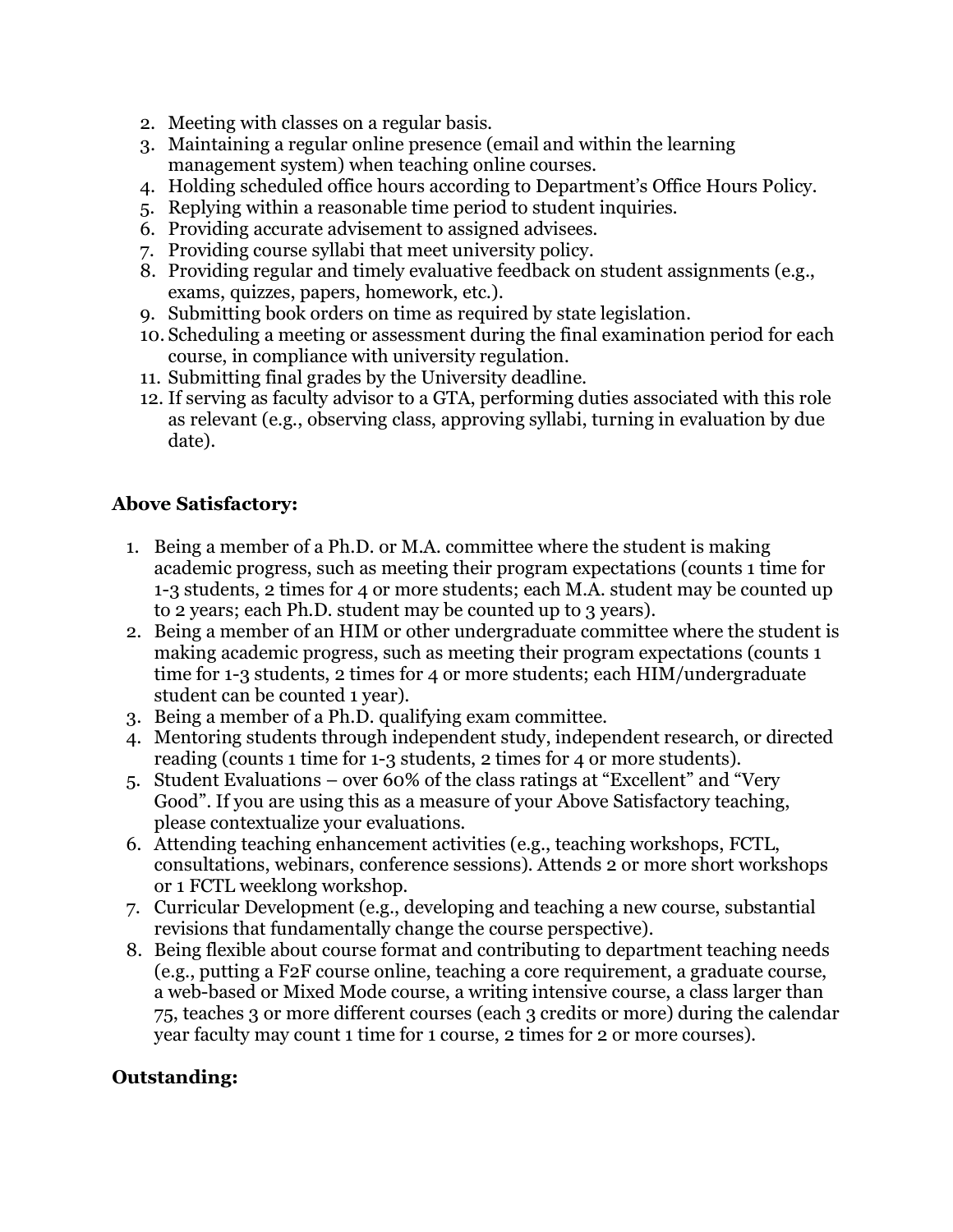- 1. Chairing an undergraduate thesis committee (i.e., HIM, HIT, HUT) where the student is making academic progress , such as meeting program expectations (counts 1 time for 1-2 students, 2 times for 3 or more students; each student may be counted 1 year).
- 2. Chairing a Ph.D. and/or M.A. committee where the student is making academic progress (counts 1 time for 1-2 students, 2 times for 3 or more students; each MA student may be counted up to 2 years; each Ph.D. student may be counted up to 3 years).
- 3. Mentoring a post-doctoral fellow (counts 1 time for 1-2 fellows, 2 times for 3 or more fellows).
- 4. Mentoring diverse students (e.g., especially minority students, 1st year students, 1st generation in college, transfer students, RAMP, McNair, summer mentoring program, etc.) (counts 1 time for 1-2 students, 2 times for 3 or more students; each student may be counted 1 year).
- 5. Mentoring with impact (e.g., student publishes a peer-reviewed publication without the mentor, student gets scholarly award or other recognition, etc.)
- 6. Recognized outstanding teaching (e.g., faculty awards, receiving a TIP, other exceptional accolades).
- 7. Innovative Teaching with impact (e.g., trying new, innovative, unique teaching and classroom strategies, then sharing with departmental faculty and graduate students, demonstrated use of assessment and/or SoTL data and/or sharing with colleagues, interdisciplinary efforts, etc.).
- 8. Integrative Student Experience (e.g., service learning, learning communities, internships, community engagement, study abroad, interdisciplinary/global, research-intensive, etc.).
- 9. Student Evaluations Received 75% Excellent and Very Good, in student perceptions of instruction of the average of the means across all classes. (If you are using this as a measure of your Outstanding teaching please contextualize your evaluations.)
- 10. Writes a first edition textbook, lab manual, other demonstrated impactful instructional material.
- 11. Awarded an external or internal teaching-improvement grant.
- 12. Other Provide documentation to the Chair (e.g., Securing private contributions for (a) departmental teaching initiative(s), and/or more than one accomplishment in an above area can be listed here, etc.).

### **Conditional:**

Failing to meet the expectations for Satisfactory for 1 year. Any faculty receiving a Conditional rating in Teaching will meet with the Chair and together they will devise an academic improvement plan.

### **Unsatisfactory:**

Failing to meet the expectations for Satisfactory for 2 or more consecutive years. Any faculty receiving an Unsatisfactory rating in Teaching will meet with the Chair and together they will devise a more stringent academic improvement plan.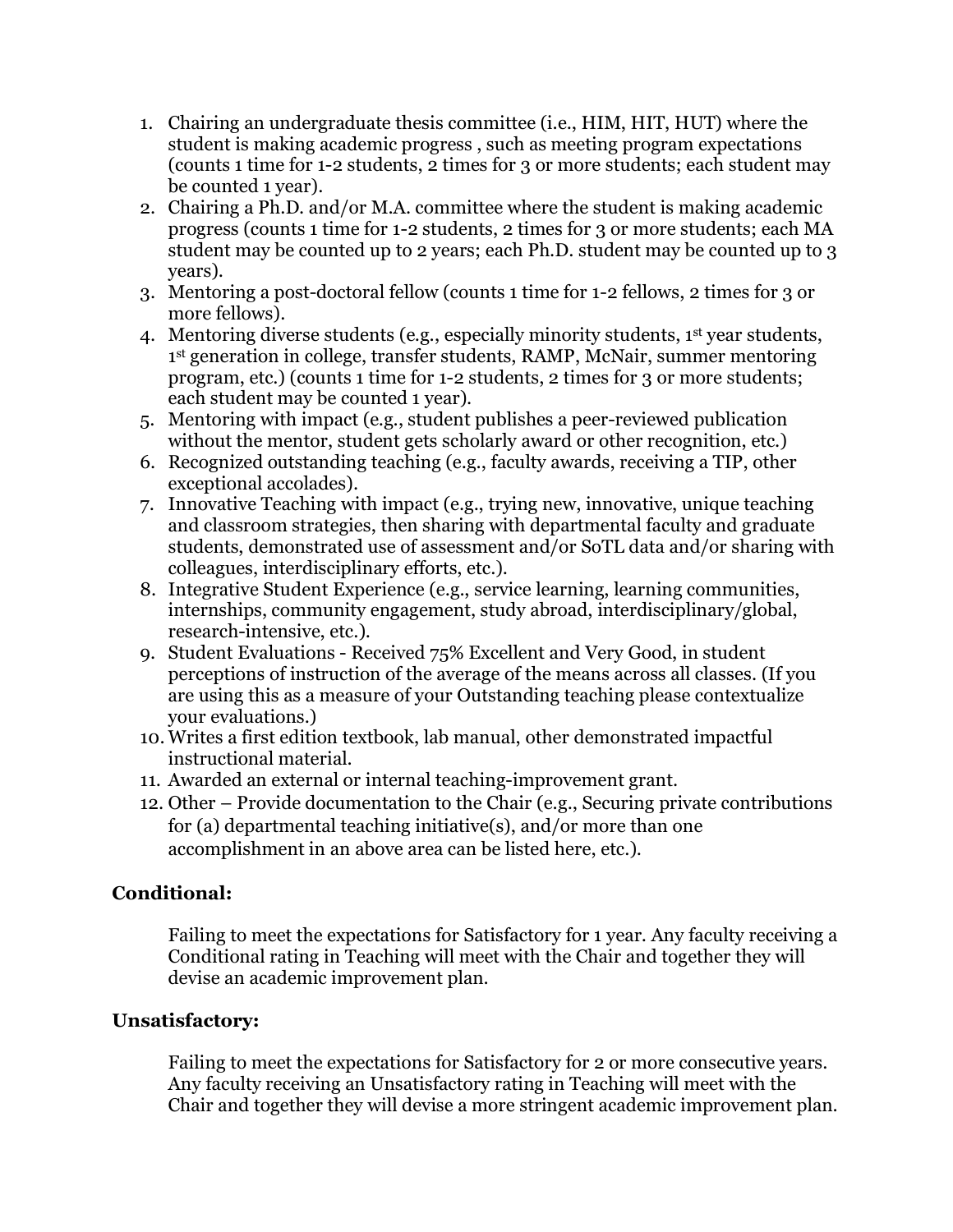### **Research**

A primary mission of the Department of Sociology is to achieve international and national visibility for excellence in research. Consequently, the department expects all tenured and tenure-earning faculty to demonstrate scholarly achievements each year, regardless of teaching load. The evaluation of research excellence involves an examination of a number of standards. In evaluating faculty research, the Department looks for quality and quantity of research products. Although a certain frequency of publication is generally necessary for establishing a research reputation, sheer number of publications is neither the only nor the most important index of research productivity. The Department also looks for evidence that the research products are of high quality and have impact in their relevant fields and on the broader discipline each year. Additionally, efforts to secure external research funding are expected of all research faculty (e.g., tenured faculty, tenure-earning faculty) and both the quality and success of grant proposals will be used in annual evaluations.

In assessing research productivity, primary emphasis is given to publications in refereed journals. Peer reviewed scholarly books are also highly valued. Book chapters will be considered positively in the context of a sustained record of refereed publications and where those chapters are peer-reviewed and/or indicate evidence of national and international recognition. Presentations at professional conferences are encouraged as a way of networking and/or testing ideas in public forums but will not substitute for publications.

While teaching assessment and SoTL activities in the classroom are activities that generally count in the Teaching category of the annual evaluation, peer-reviewed SoTL publications and presentations count in the Research category.

Documentation of research productivity will be provided on the Faculty Annual Report in the form of a list of publications, presentations, and grant proposals submitted during the year. In order for publications to be considered in the area of research, they must be peer-reviewed. Since the impact of the faculty member's work may be unclear to the Department Chair, individual faculty have the responsibility of providing other documents that will allow assessment of quality and quantity of research activities. These might include letters from editors or reviewers, published reviews of books, and a personal statement that places the year's work in the context of the individual's overall program of research. In order to provide documentation about journal quality/standing/ranking faculty may include impact factors, index rankings, rejection rates, rankings in peer-reviewed articles, and/or other information for consideration in judgments of quality. Citation analyses are required in the annual report and can be useful, but those analyses must be done in context (e.g., comparing one's citation count to others at comparable institutions and ranks, to a top scholar in the field, proportion of citations that are self-made, etc.). Again, it is the responsibility of the individual faculty member to provide a context for this information so that the Chair can properly evaluate it.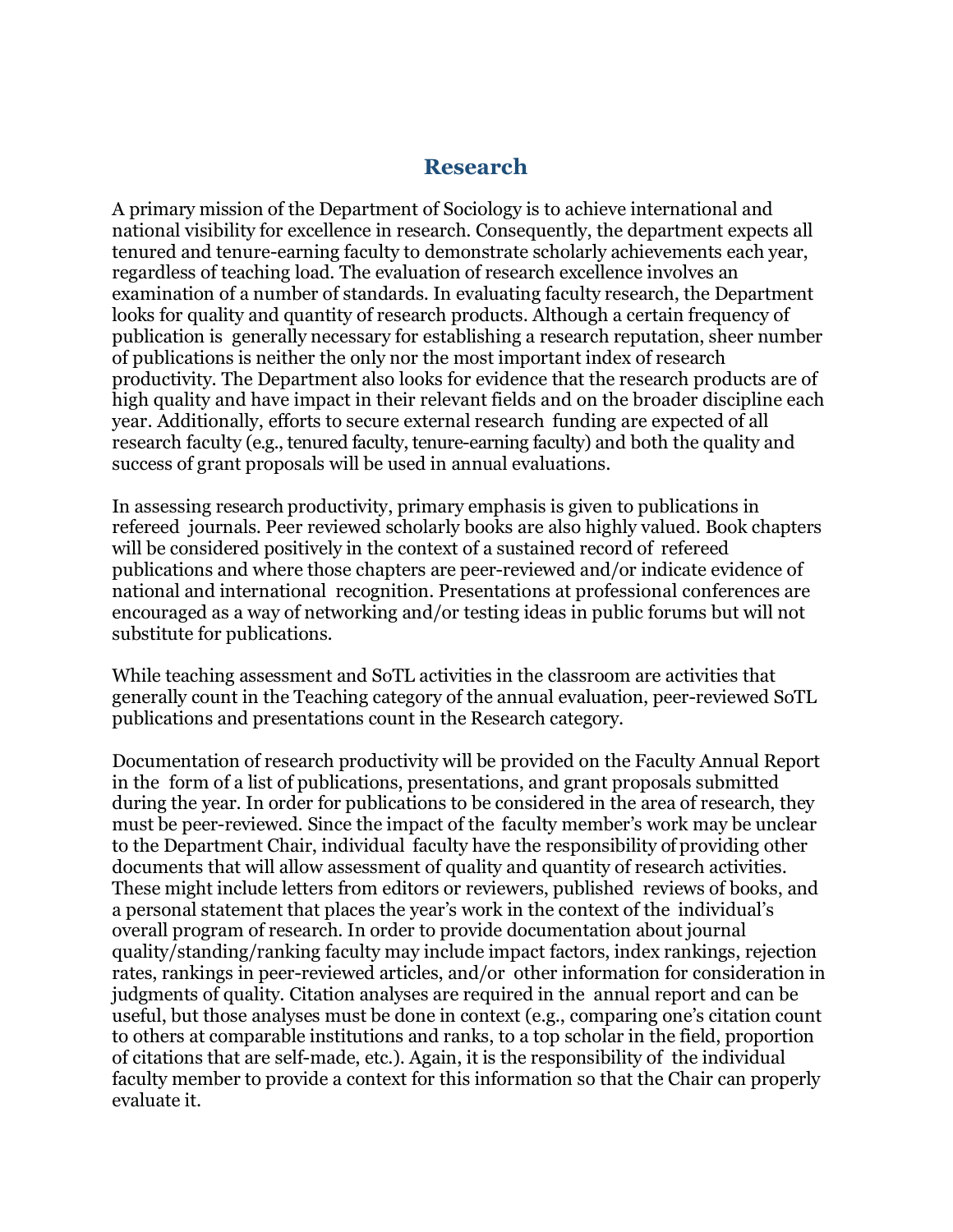Keeping in line with the importance of impact and quality of research as it relates to the department's priorities, the following are activities that demonstrate achievement that is Satisfactory, Above Satisfactory, and Outstanding. Please refer to the AESP Evaluation Scale for specific category expectations/criteria.

### **Satisfactory:**

The minimum standards for faculty who have a research assignment during the reporting period regardless of teaching and service assignments include all of the following:

- 1. One peer reviewed manuscript submission (1st time submission only). And,
- 2. Any one of the following:
	- 2a. Present research at a professional meeting.
	- 2b. 2 or more peer reviewed manuscript submissions.
	- 2c. Awarded a departmental research grant.
	- 2d. Publish an editor reviewed or peer reviewed encyclopedia entry.
	- 2e. Demonstrated progress on a research monograph.

### **Above Satisfactory:**

- 1. One peer-reviewed publication (can be counted when accepted or when published).
- 2. A presentation that is high impact (e.g., keynote address, presentation on a presidential panel, those that lead to publications).
- 3. Awarded an internal research grant.
- 4. One publication that is listed as a top viewed or down-loaded publication of the year by the publisher.
- 5. Supporting at least one graduate student(s) with external funding, but not with full tuition and stipend.

### **Outstanding**:

- 1. Being awarded an external grant or contract that provides tuition and stipend for at least 1 graduate student for an academic year (can be used for each year of funding).
- 2. One publication that appears in a top 20 journal-ranking (for the relevant subspeciality) list on Web of Science, Google Scholar or comparable source (can be counted when accepted or when published).
- 3. One publication that is listed as a top cited article of the year by the publisher.
- 4. Two peer-reviewed publications (can be counted when accepted or when published).
- 5. Publishing a peer-reviewed research monograph (earns an outstanding 2 years in a row).
- 6. One peer-reviewed publication and one of the following: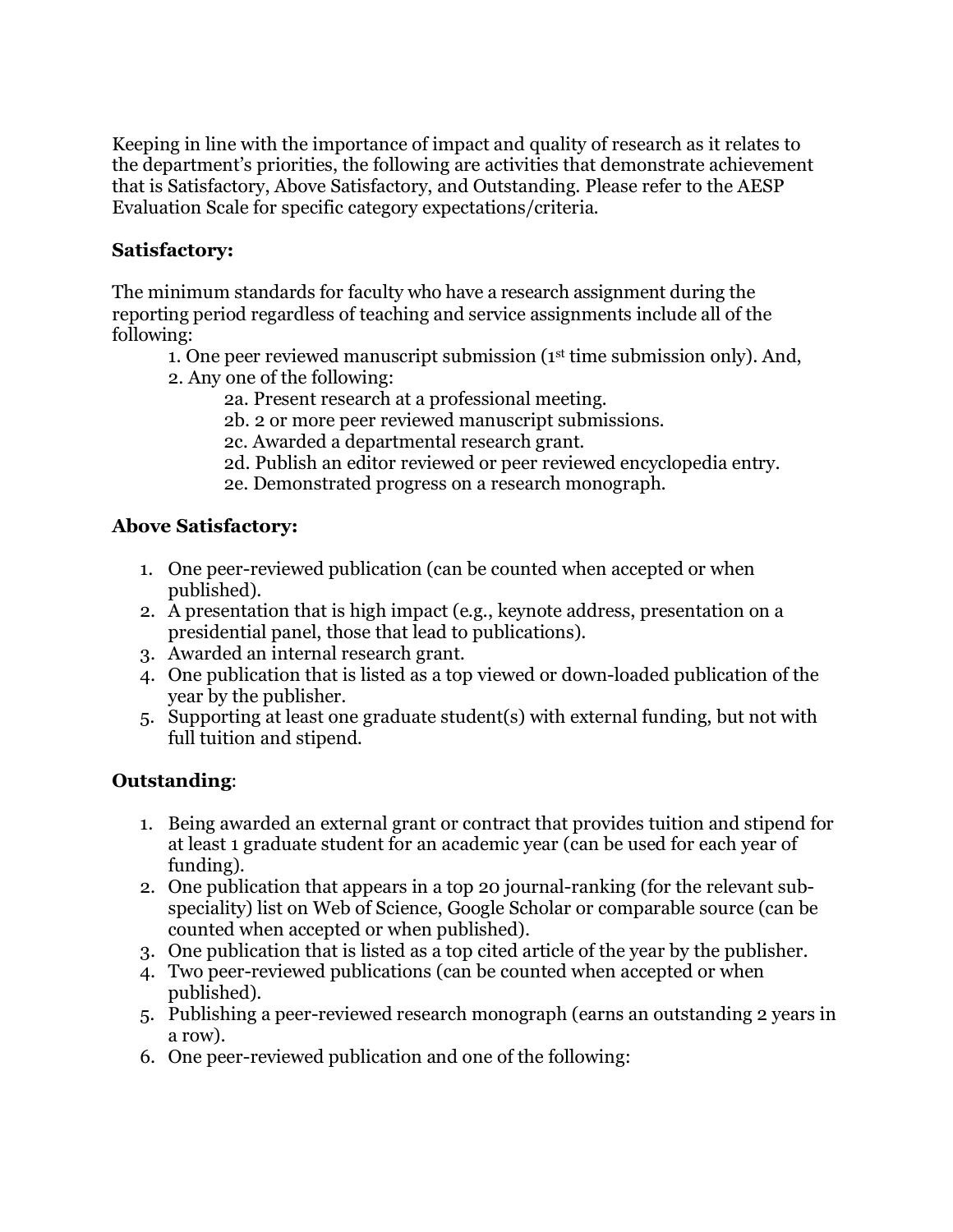- 5a. Receiving a research award (e.g., internal UCF award, award from a professional association, award from a scholarly journal, receiving a RIA, etc.).
- 5b. Forging and working with research oriented community partnerships that yield empirical findings that gain public recognition and have public impact.
- 5c. Receives private contributions (of at least \$10,000) that sponsor a scholarly research project (must be processed by the Office of Research or the UCF Foundation).
- 5d. Being awarded an external grant or contract that does not provide tuition and stipend for a graduate student (can be used for each year of funding).
- 5e. Other: provide documentation to the Chair demonstrating significant research impact.

### **Conditional:**

Failing to meet the expectations for Satisfactory for 1 year. Any faculty receiving a Conditional rating in Research will meet with the Chair and together they will devise an academic improvement plan.

#### **Unsatisfactory:**

A demonstrated pattern of failing to meet the expectations for Satisfactory for 2 or more consecutive years. Any faculty receiving an Unsatisfactory rating in Research will meet with the Chair and together they will devise a more stringent academic improvement plan.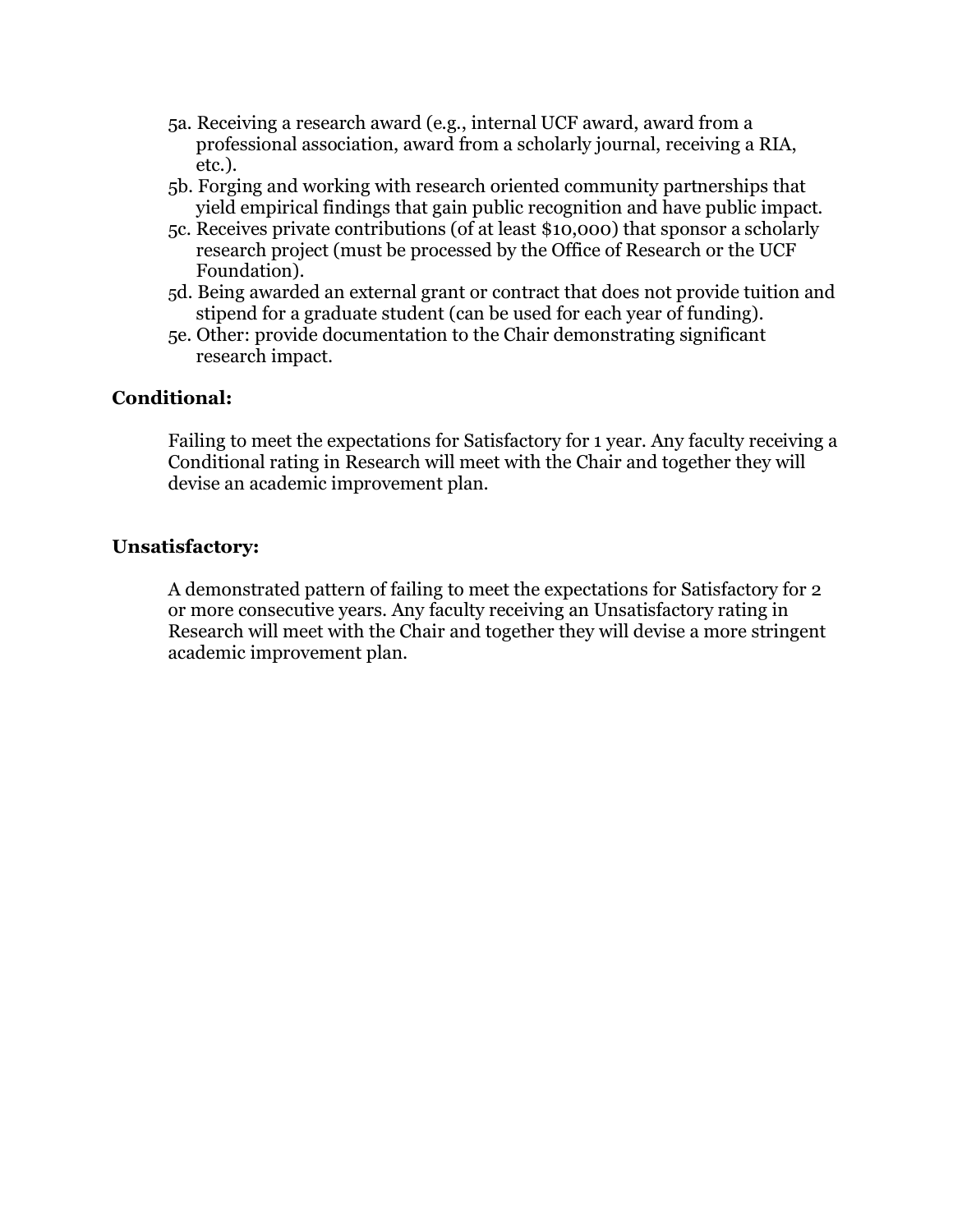### **Service**

Faculty are expected to share in the functioning, governance, and necessary activities of the Department through committee assignments, mentoring, being willing to take on ad hoc tasks as assigned by the Chair, give a brownbag talk, speak to a class or student club, and so on. In other words, all faculty must be willing to do their part of the total work that is necessary to achieve the Department's goals. Likewise, throughout the academic year, the Department and College may host speakers, workshops, or other events. Faculty should make EVERY reasonable effort to attend these events, which enrich our professional lives and the educational experiences of our students.

However, involvement in service activities differs according to rank. Assistant Professors in their first term are expected only to provide service at the Department level. As a faculty member's career progresses, additional service is expected, not only at the department but also at the College and University levels. More senior Faculty (advanced Associates and Professors) should be involved in substantial leadership in service to the Department and the profession. Professors are more likely than the other ranks to obtain high profile-positions as journal editors and executive board members of professional organizations. These activities bring recognition to the Department and UCF and should be encouraged.

Where a faculty member realizes an assigned task will take or has already taken up more FTE than expected and wishes this service to be given greater weight in his/her annual evaluation, it is the responsibility of the faculty member to discuss this with the Chair and demonstrate the importance of any extra or more time-consuming activities in the narrative summary that accompanies the annual report. This discussion should take place as early on as possible.

Keeping in line with the importance of service as it relates to the department's mission, the following are activities that demonstrate achievement that is Satisfactory, Above Satisfactory, and Outstanding. Please refer to the AESP Evaluation Scale for specific category expectations/criteria.

### **Satisfactory:**

The minimum standards for tenured or tenure-track faculty during the reporting period regardless of teaching and research assignments include all of the following:

- 1. Attend the majority of departmental events and functions; college and university events that have been identified by the Chair as significant via email or at a faculty meeting at least 2 weeks prior to the event.
- 2. Be an active member of any Departmental committee (good attendance and contribution).
- 3. Regularly attend faculty meetings.
- 4. Attend graduation at least 1/year.
- 5. Give a departmental talk, brown bag, speak to the graduate pro-seminar, or other graduate or undergraduate courses.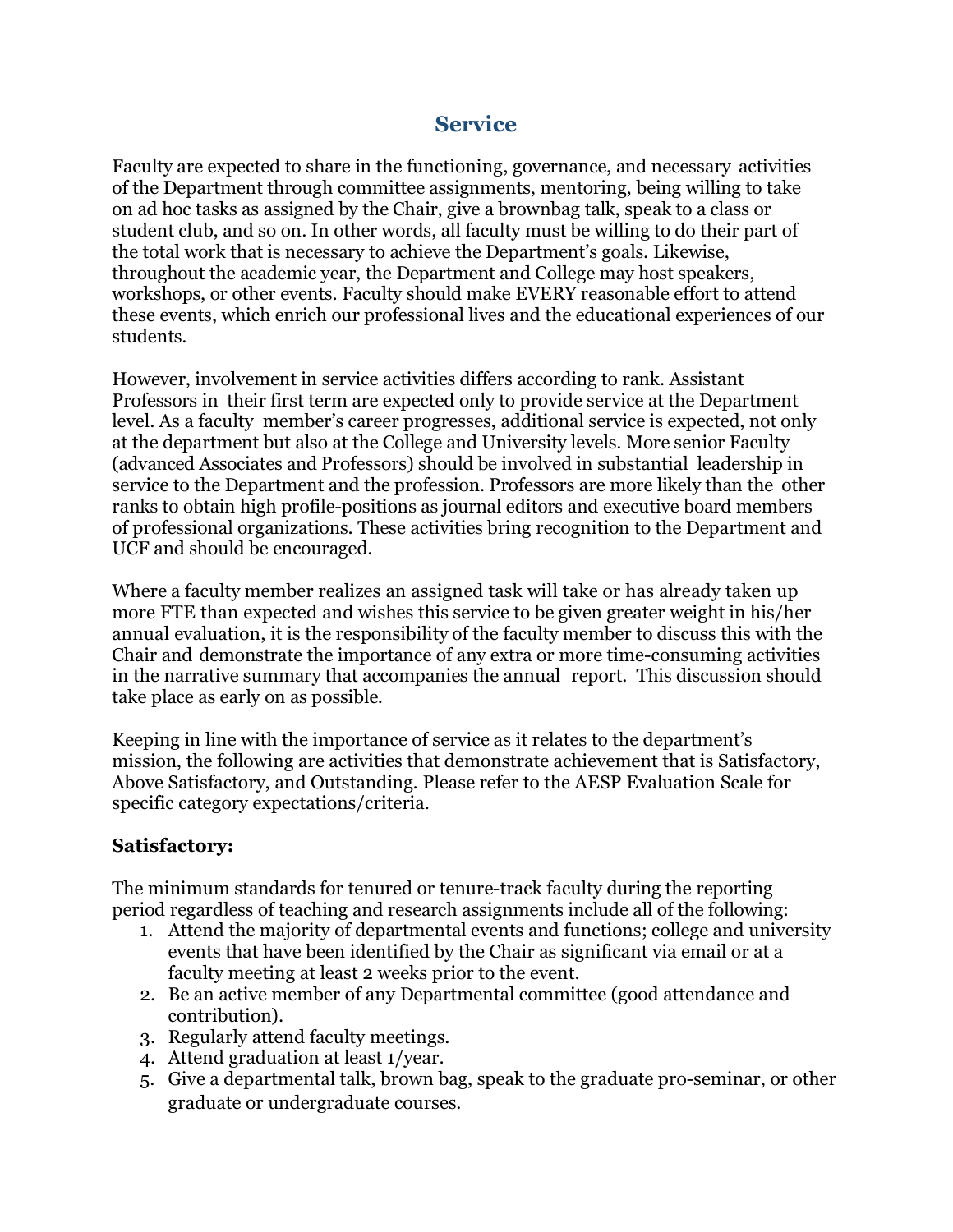### **Above Satisfactory:**

- 1. Faculty work with student organization (e.g., being the faculty supervisor, helping with programming, providing professional expertise, etc.).
- 2. Discussant or panel organizer at professional meeting.
- 3. Professional reviewing (journal article or book review).
- 4. Organize a panel, workshop, presentation for the Department, University or community (not including the work of the speakers' committee).
- 5. Public Sociology/Geography/Academe (e.g., writes a professional blog, interviewed by media because of one's professional expertise, etc).
- 6. Being a member of a university or college committee.
- 7. Serves on an editorial board or as Associate Editor for a professional journal.
- 8. Serves in an appointed position in a professional organization.
- 9. Participating in Leadership training or other professional development training (not related to teaching or research).
- 10. Serving on 3 or more departmental committees.

### **Outstanding**:

- 1. Demonstrated Active Recruitment/Retention Efforts (e.g., for the graduate or undergraduate programs, in order to increase diversity, and at conferences, high schools, state colleges).
- 2. Holding an elected position in a professional organization.
- 3. Professional review for P&T cases at other universities or serving on a grant review panel.
- 4. Doing a professionally related Editorship (e.g., edited volume, special issue of a journal).
- 5. Editing a professional journal (counts as 3 checks)
- 6. Winning a service grant or award.
- 7. Conducting professional outreach with community (e.g., serving on a community board, working with a community organization by lending one's professional expertise for its benefit).
- 8. Chairing Departmental, College, or University committees (this activity may be counted twice if one serves as chair of more than 3 committees).
- 9. Chairing a committee in a professional organization.
- 10. Serving on a high-level University committee (e.g., University P&T committee) or being a member of Faculty Senate.
- 11. Participates in Departmental faculty mentoring activities (e.g., reads and offers comments on another's grant proposal prior to submission, regularly advises a junior faculty member, mentors another faculty member who has asked for help to improve his/her teaching, mentors a faculty member with a book contract, etc.)
- 12. Other: provide documentation to the Chair (e.g. secure charitable donations for a Departmental, College, or University service initiative, and/or more than one accomplishment in an above area can be listed here, etc.).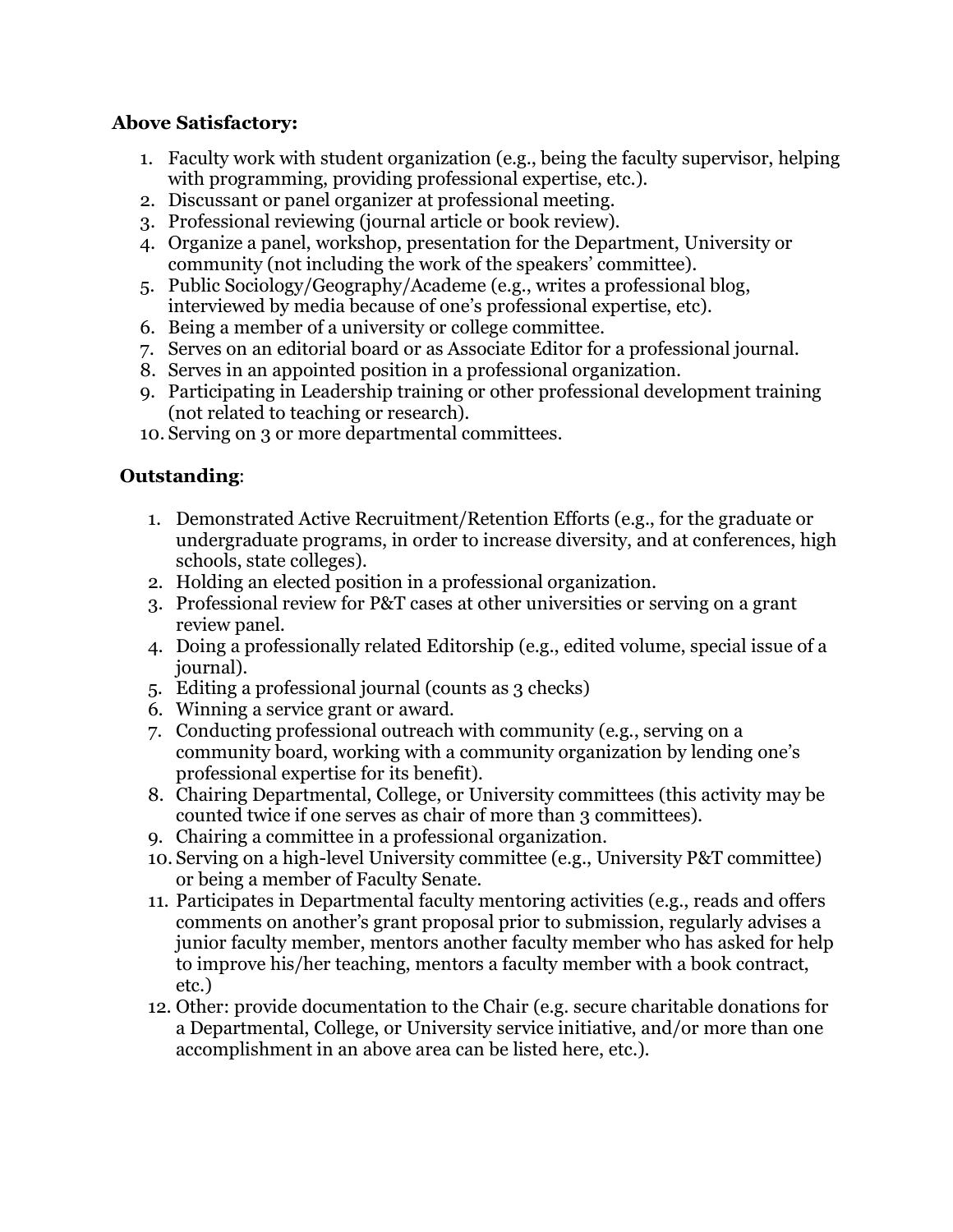Revisions to this document will follow the process outlined in the Collective Bargaining Agreement.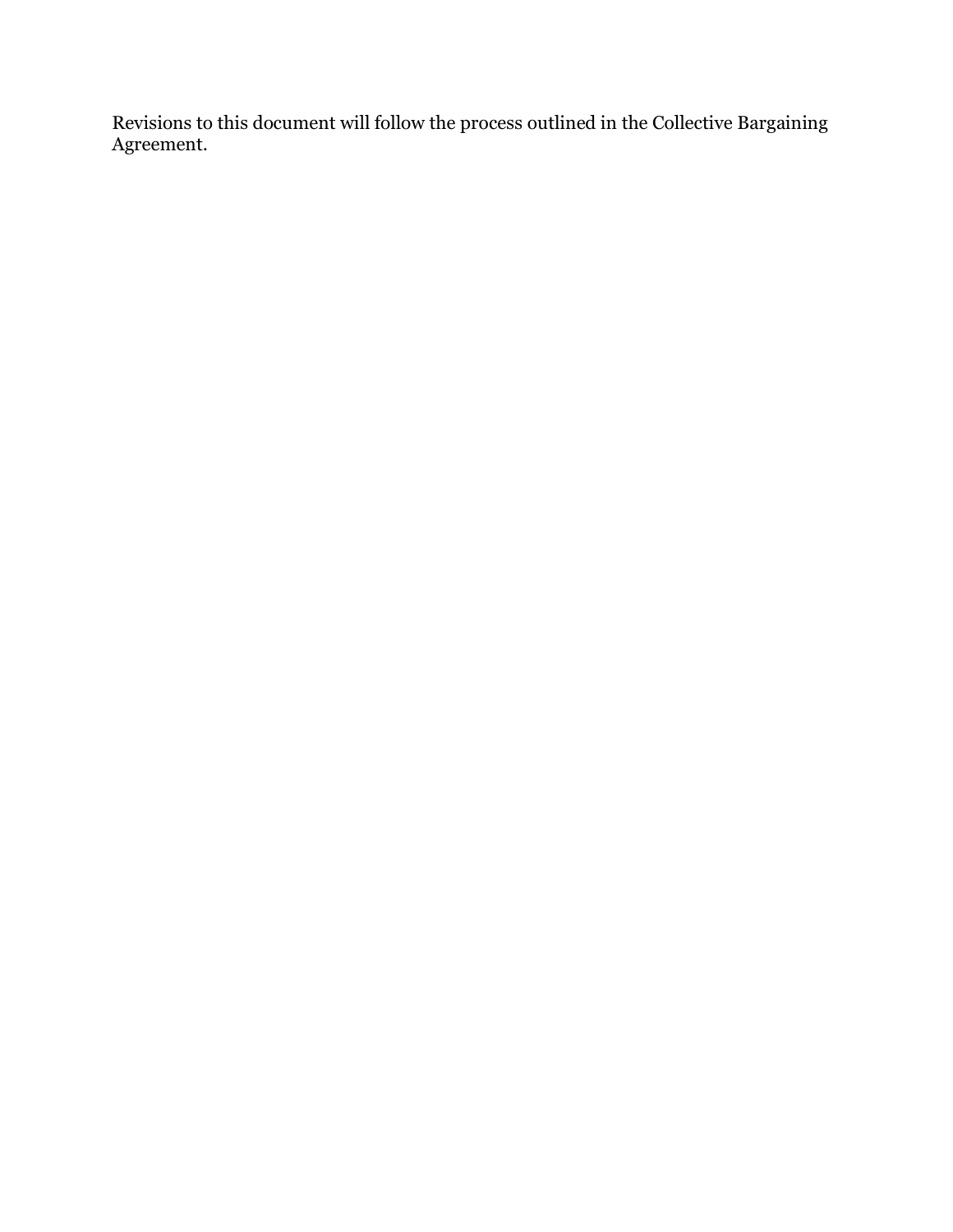# **AESP – Evaluation Scale**

Ratings below are based in part on numbers of activities in the lists above. Each listed item can only be counted once, unless otherwise indicated in a specific item.

# **Teaching**

### **Teaching Expectations for Above Satisfactory and Outstanding Evaluations for Faculty with at least one class during the reporting period by Faculty Type:**

### **Teaching-Oriented Faculty (those with Fall/Spring Course Load of 6 or more)**

- Above Satisfactory: In addition to the requirements in the Satisfactory Category, successful accomplishment of any five (5) of the activities in the Above Satisfactory and Outstanding Categories.
- Outstanding: In addition to the requirements in the Satisfactory Category, successful accomplishment of any six (6) of the activities in the Above Satisfactory and Outstanding Categories; with three (3) or more of the activities falling within the Outstanding category.

### **Research-Oriented Faculty (those with Fall/Spring Course Load of 5 or less)**

- Above Satisfactory: In addition to the requirements in the Satisfactory Category, successful accomplishment of any four (4) of the activities in the Above Satisfactory and Outstanding Categories.
- Outstanding: In addition to the requirements in the Satisfactory Category, successful accomplishment of any five (5) of the activities in the Above Satisfactory and Outstanding Categories; with two (2) or more of the activities falling within the Outstanding category.

### **Research-Intensive Faculty (those with Fall/Spring Course Load of 3 or less AND who opt for a research-intensive evaluation)**

- Above Satisfactory: In addition to the requirements in the Satisfactory Category, successful accomplishment of any three (3) of the activities in the Above Satisfactory and Outstanding Categories.
- Outstanding: In addition to the requirements in the Satisfactory Category, successful accomplishment of any four (4) of the activities in the Above Satisfactory and Outstanding Categories; with one (1) or more of the activities falling within the Outstanding category.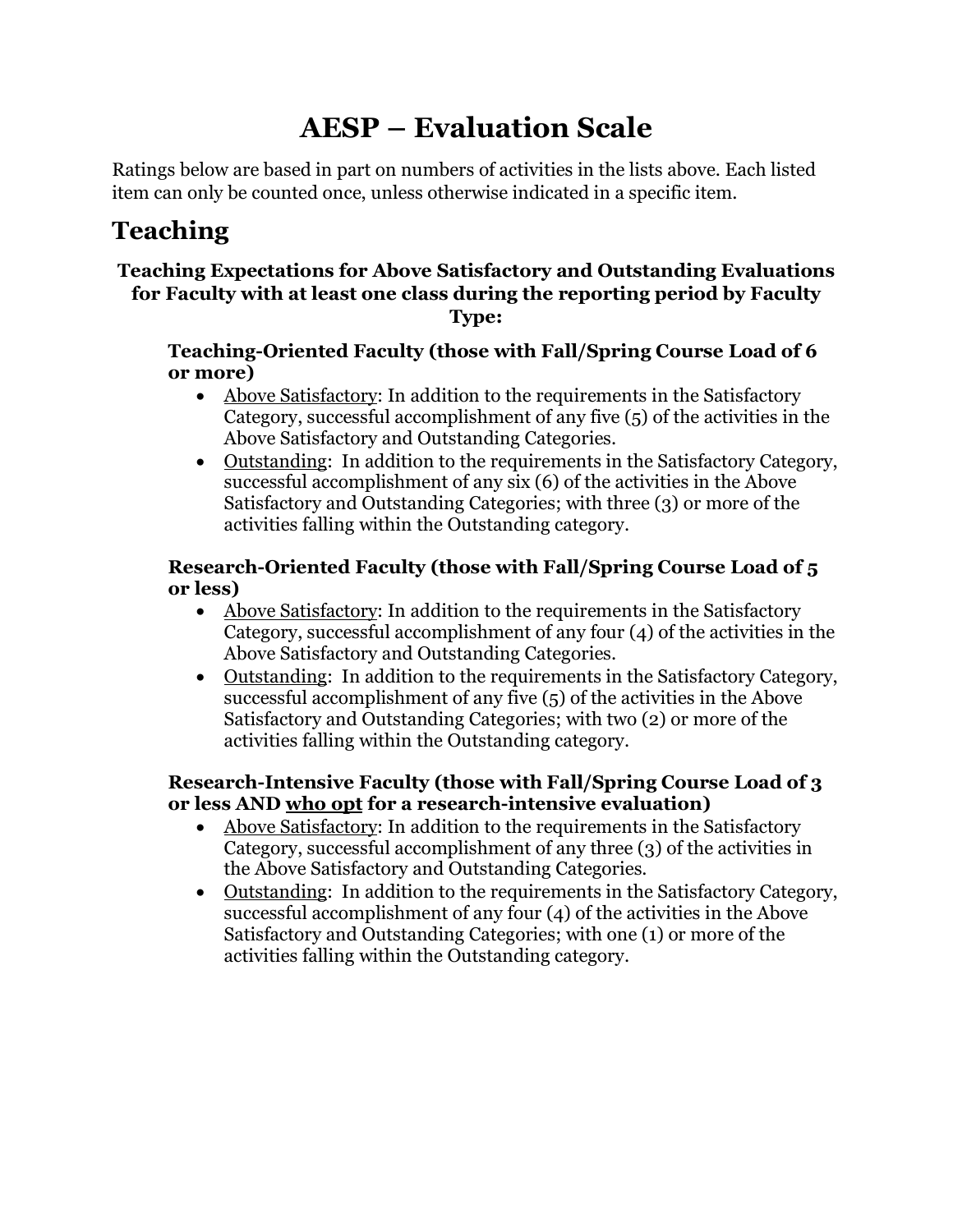### **Research**

### **Research Expectations for Above Satisfactory and Outstanding Evaluations for Faculty with a research appointment by Faculty Type:**

### **Teaching-Oriented Faculty (those with Fall/Spring Course Load of 6 or more)**

- Above Satisfactory: In addition to the requirements in the Satisfactory Category, makes demonstrated progress toward any of the activities in the Above Satisfactory or Outstanding Categories.
- Outstanding: In addition to the requirements in the Satisfactory Category, accomplishment of any one (1) of the activities in the Above Satisfactory or Outstanding Categories.

### **Research-Oriented Faculty (those with Fall/Spring Course Load of 5 or less)**

- Above Satisfactory: In addition to the requirements in the Satisfactory Category, demonstrated successful accomplishment at any one (1) activity in the Above Satisfactory category.
- Outstanding: In addition to the requirements in the Satisfactory Category, demonstrated successful accomplishment of any one (1) activity in the Outstanding Category.

### **Research-Intensive Faculty (those with Fall/Spring Course Load of 3 or less (via the Work Equity Policy or external funding) AND who opt for a research-intensive evaluation).**

- Above Satisfactory: In addition to the requirements in the Satisfactory Category, demonstrated successful accomplishment of any one (1) activity in the Outstanding Category.
- Outstanding: In addition to the requirements in the Satisfactory Category, demonstrated successful accomplishment of any two (2) activities in the Outstanding Category.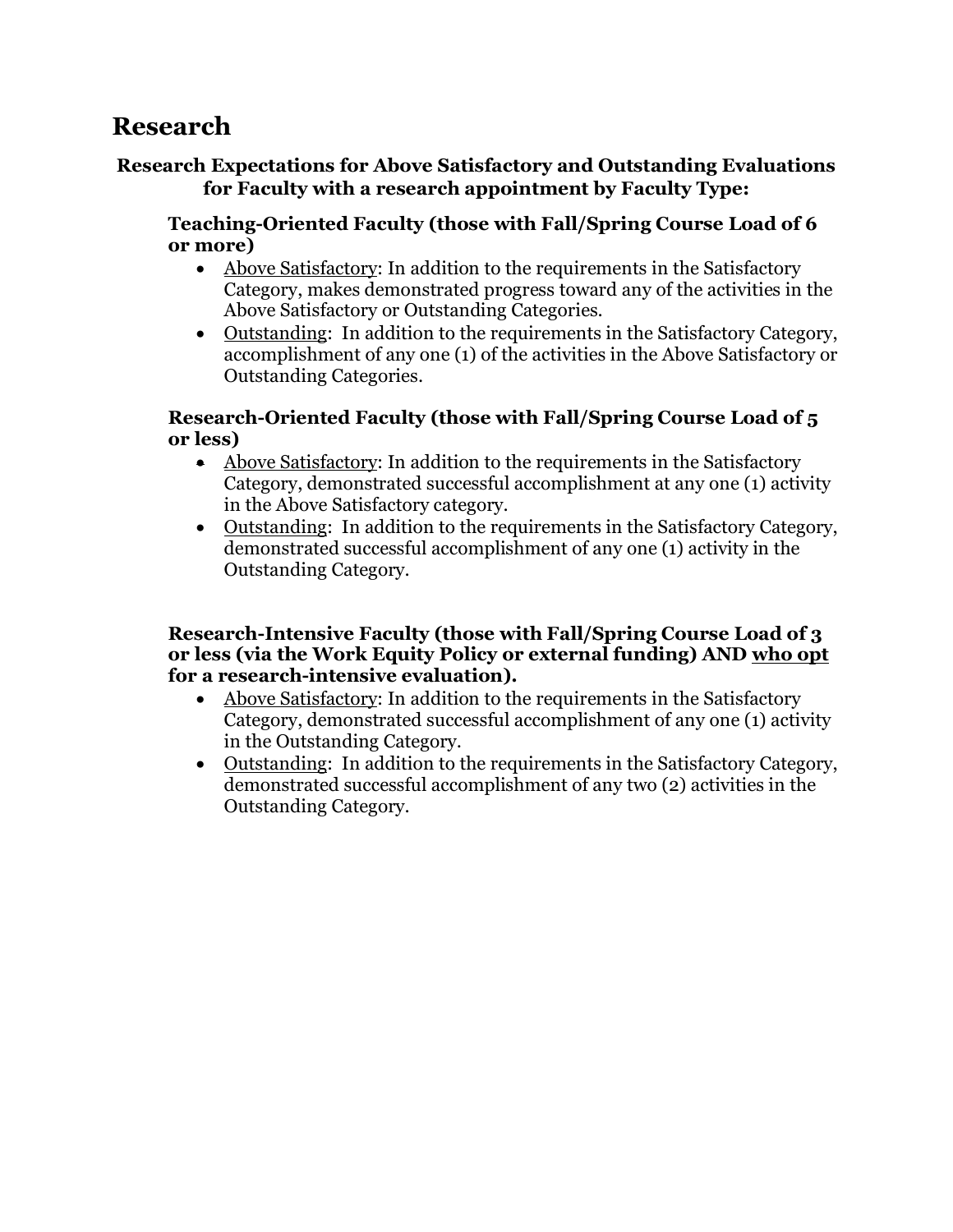## **Service**

### **Service Expectations for Above Satisfactory and Outstanding Evaluations by Rank:**

### **Professors**

- Above Satisfactory: In addition to the requirements in the Satisfactory Category, any two (2) in the Above Satisfactory category.
- Outstanding: In addition to the requirements in the Satisfactory Category and two (2) in the Above Satisfactory category, any two (2) of the activities in the Outstanding category.

### **Associate Professors with more than 3 years in rank**

- Above Satisfactory: In addition to the requirements in the Satisfactory Category, any two (2) in the Above Satisfactory category.
- Outstanding: In addition to the requirements in the Satisfactory Category and 2 in the Above Satisfactory category, any one (1) of the activities in the Outstanding category.

### **Associate Professors with 3 or less years in rank**

- Above Satisfactory: In addition to the requirements in the Satisfactory Category, any two (2) in the Above Satisfactory category
- Outstanding: In addition to the requirements in the Satisfactory Category, three (3) of the activities in the Above Satisfactory category (or two (2) in the Above Satisfactory category, any one (1) of the activities in the Outstanding category).

### **Assistant Professors**

- Above Satisfactory: In addition to the requirements in the Satisfactory Category, any one (1) in the Above Satisfactory category.
- Outstanding: In addition to the requirements in the Satisfactory Category, any two (2) in the Above Satisfactory category (or 1 in the Outstanding category).

**Instructors/Lecturers:** The Department recognizes that instructors and lecturers are primarily teaching faculty and service expectations are therefore minimal.

- Unsatisfactory: No faculty meeting attendance.
- Conditional: Attendance at 25% of Sociology faculty meetings.
- Satisfactory: Attendance at 50% of Sociology faculty meetings.
- Above Satisfactory: Attendance at 75% of Sociology faculty meetings.
- Outstanding: Attendance at 100% of Sociology faculty meetings OR attendance at 75% of Sociology faculty meetings and accomplishment of one (1) of the activities in the Above Satisfactory or Outstanding categories.

### **Conditional:**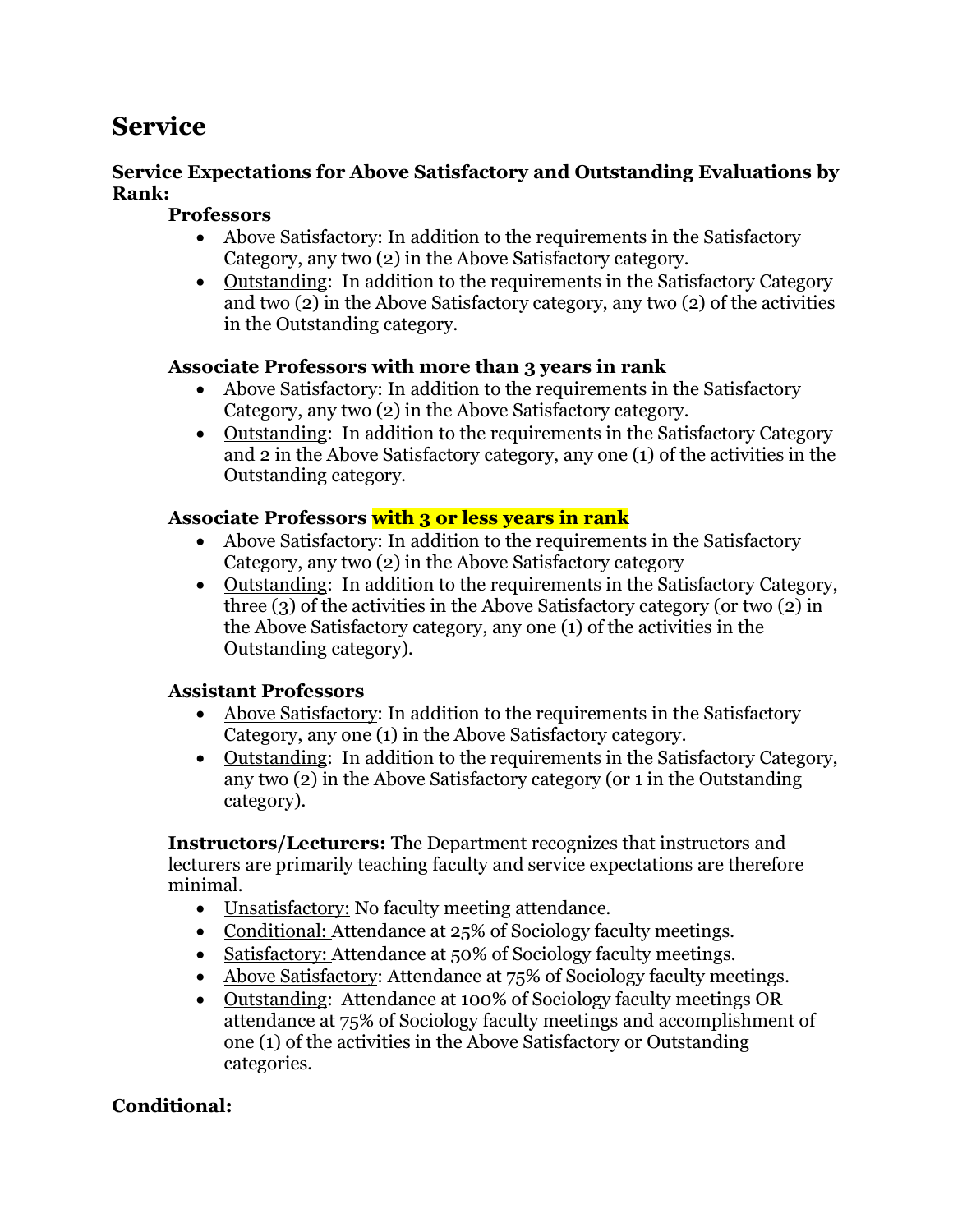Failing to meet the expectations for Satisfactory for 1 year. Any faculty receiving a Conditional rating in Service will meet with the Chair and together they will devise an academic improvement plan.

### **Unsatisfactory:**

Failing to meet the expectations for Satisfactory for 2 or more consecutive years. Any faculty receiving an Unsatisfactory rating in Service will meet with the Chair and together they will devise a more stringent academic improvement plan.